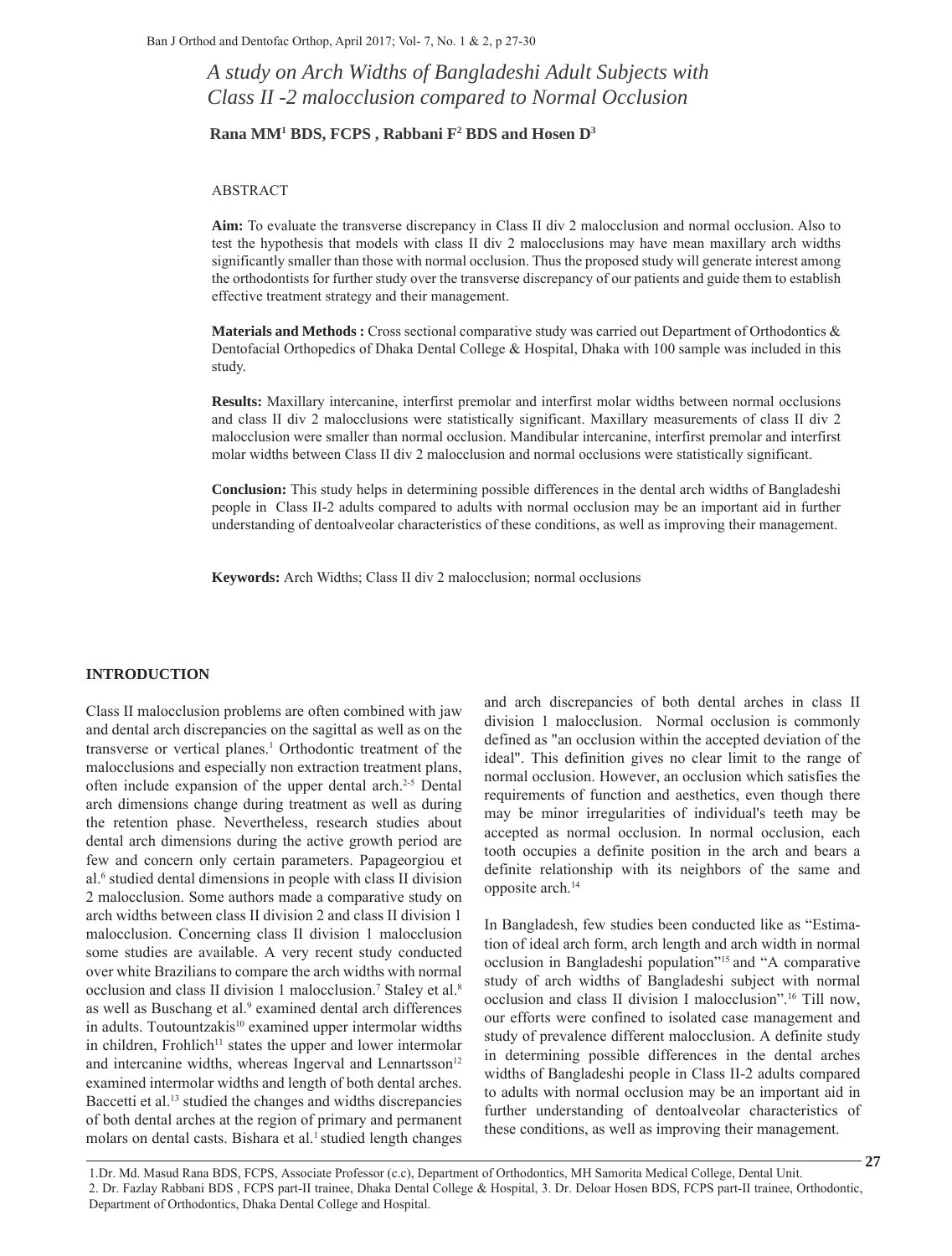### **METHODOLOGY**

The cross sectional comparative study was carried out Department of Orthodontics & Dentofacial Orthopedics of Dhaka Dental College & Hospital, Dhaka total 100 pairs of study models were selected from patients and students of the Orthidontics & Dentofacial Orthopedics Department of Dhaka Dental College & Hospital and were divided into two groups. The first group consisted of 50 pairs of study models with permanent dentition and diagnosed as class I normal occlusion.

The second group includes another 50 pairs of dental casts with permanent dentition and diagnosed as diagnosed as class II division 2 malocclusion. Class II division 2 malocclusion was again divided into two categories, class II division 2 malocclusion with crowding and class II division 2 malocclusion without crowding. Dental cast's measurement was performed by a digital slide caliper to the nearest 0.01mm.

All measurements of all subjects was carried out again two weeks later by an another operator to evaluate measurements error. Almost all the measurements were same measured by two operators, where differed, average was taken. After collection of data, the obtained data was checked, verified & edited. These were entered in a personal computer using the SPSS (statistical package for social science) software. Entered data were cleaned, edited and appropriate statistical tests were done depending on the distribution of data.

All data were analyzed through standard statistical methods by using SPSS software. Version 23.0 (statistical package for social science SPSS Inc. Chicago, USA) statistical software employing appropriate statistical tests like unpaired Student's "t" test, mean, SD, 95% Confidence Limit, Standard Error and their "p" values were obtained to see the statistical significance. P value < 0.05 was considered as significant.

# SELECTION CRITERIA

**Inclusion criteria:** For class I normal Occlusion

- 1. Bilateral class I molar relationship
- 2. Normal overjet and ovetbite, spacing and crowding less than 2 mm.
- 3. Class I soft tissue profile
- 4. No missing teeth except wisdom teeth.
- 5. Absence of posterior cross bite even limited to a

## **Inclusion criteria:** For class II division 2 malocclusion

- 1. Bilateral class II molar relationship
- 2. Retrusive maxillary central incisors, overjet less than 3 mm.
- 3. Straight soft tissue profile
- 4. No missing teeth, except wisdom teeth
- 5. Absence of posterior cross bite even limited to a single tooth.
- 6. No history of previous orthodontic treatment

### **Exclusion criteria:**

- 1. Posterior crossbite.
- 2. Missing teeth other than wisdom teeth.
- 3. Age below 13 years.
- 4. History of previous orthodontic treatment.

Table-1: Comparison of maxillary measurement between class-I (normal) occlusion and class-II div-2 malocclusion

|                            | Class-I<br>normal<br>occlusion<br>$(n=50)$<br>Mean(mm)<br>$(\pm SD)$ | Class II<br>div 2<br>malocclusion<br>$(n=50)$<br>Mean(mm)<br>$(\pm SD)$ | P value  |
|----------------------------|----------------------------------------------------------------------|-------------------------------------------------------------------------|----------|
| Maxillary                  | 34.64                                                                | 33.46                                                                   | $0.01*$  |
| intercanine width          | $(\pm 1.69)$                                                         | $(\pm 2.77)$                                                            |          |
| Maxillary                  | 42.14                                                                | 39.69                                                                   | $0.001*$ |
| inter-first premolar width | $(\pm 2.59)$                                                         | $(\pm 2.85)$                                                            |          |
| Maxillary                  | 51.57                                                                | 50.01                                                                   | $0.01*$  |
| interfirst molar width     | $(\pm 3.61)$                                                         | $(\pm 2.28)$                                                            |          |

Level of p value significant  $=$  <0.05.

Table shows maxillary intercanine, interfirst premolar and interfirst molar widths between class-I normal occlusion and Class II div 2 malocclusion were statistically significant. Maxillary measurement of class-I normal occlusion were larger than Class II div 2 malocclusion. (Table-1)



Figure-1: Comparison of maxillary measurement between class-I (normal) occlusion and class-II div-2 malocclusion

**28**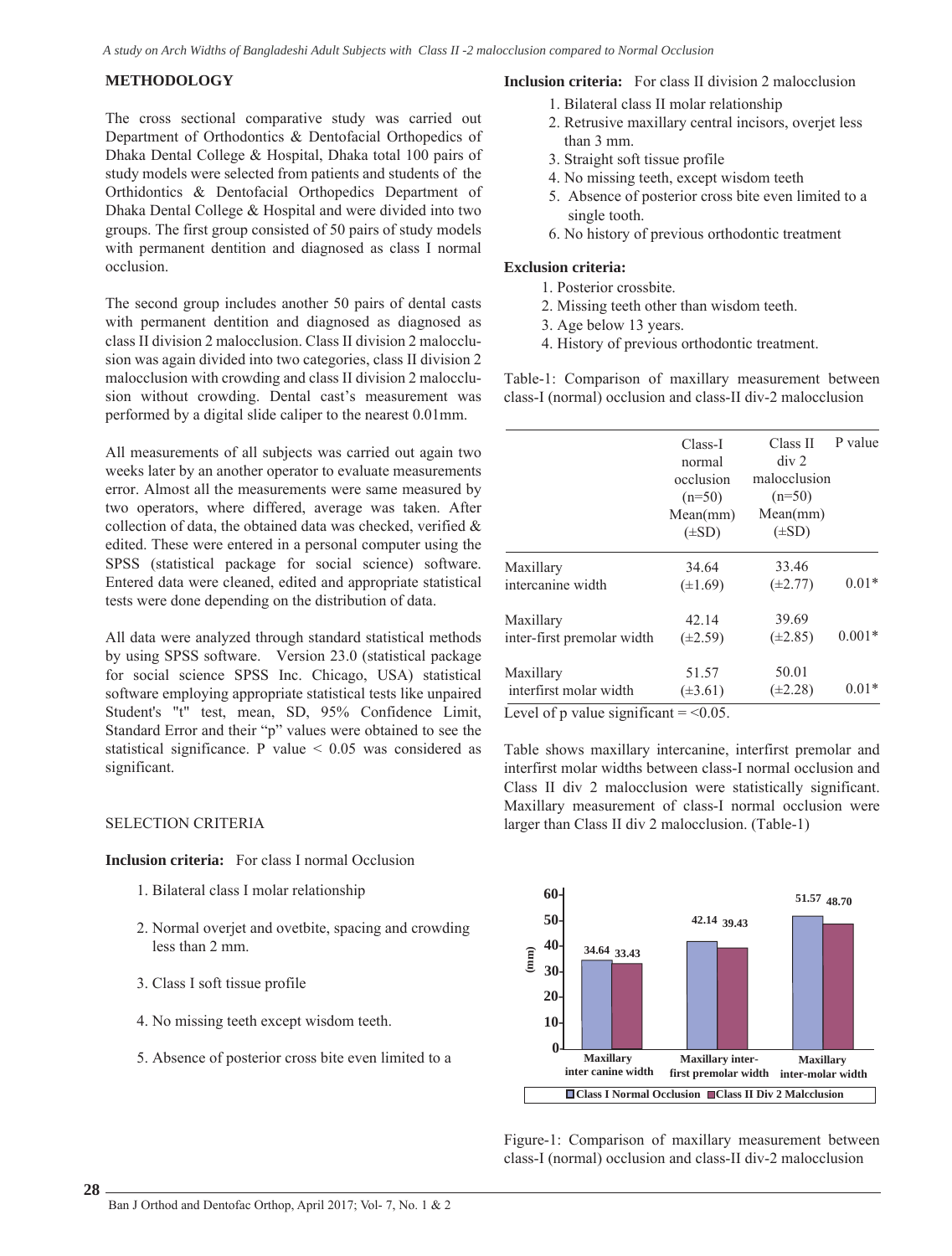|                            | Class-I<br>normal<br>occlusion<br>$(n=50)$<br>Mean(mm)<br>$(\pm SD)$ | Class II<br>div 2<br>malocclusion<br>$(n=50)$<br>Mean(mm)<br>$(\pm SD)$ | P value  |
|----------------------------|----------------------------------------------------------------------|-------------------------------------------------------------------------|----------|
|                            |                                                                      |                                                                         |          |
|                            |                                                                      |                                                                         |          |
|                            |                                                                      |                                                                         |          |
|                            |                                                                      |                                                                         |          |
| Mandibular                 | 25.95                                                                | 24.85                                                                   |          |
| intercanine width          | $(\pm 1.82)$                                                         | $(\pm 1.94)$                                                            | $0.01*$  |
| Mandibular                 | 33.98                                                                | 32.06                                                                   |          |
| inter-first premolar width | $(\pm 2.24)$                                                         | $(\pm 3.61)$                                                            | $0.002*$ |
| Mandibular                 | 44.67                                                                | 43.26                                                                   |          |
| interfirst molar width     | $(\pm 2.60)$                                                         | $(\pm 3.57)$                                                            | $(0.01*$ |

Table-2: Comparison of mandibular measurement between class-I (normal) occlusion and class-II div-2 malocclusion

Level of p value significant  $=$  <0.05.

Table shows Mandibular intercanine, interfirst premolar and interfirst molar widths between class-I normal occlusion and Class II div 2 malocclusion were statistically significant. Mandibular measurement of class-I normal occlusion were larger than Class II div 2 malocclusion. (Table-2)



Figuer-2: Comparison of mandibular measurement between class-I (normal) occlusion and class-II div-2 malocclusion

# **DISCUSSION**

In Bangladesh the incidence of Angle's Class II malocclusion is  $32.74\%^{17}$  and  $28.86\%^{18}$ . The report suggests that the incidence of such class II highest among the malocclusion groups. Today literature in this field, in context to our country has been very inadequate. A few dissertation works have been done previously which is related to this study in the department of Orthodontics & Dentofacial Orthopedics of Dhaka Dental College and Hospital. Thus the proposed study will generate interest among the orthodontists for further study over the transverse discrepancy of our patients and guide them to establish effective treatment strategy and their management. In our study to compare arch widths, we selected subjects without posterior crossbite, even in a single tooth. This will ensure accurate measurements of arch widths

Ban J Orthod and Dentofac Orthop, April 2017; Vol- 7, No. 1 & 2

and will not affect the result. In addition to measurements in canine and molar region, arch widths between premolar teeth were also calculated. The study of Uysal et al.<sup>19</sup>, comparisons of the normal occlusion and Class II division 2 malocclusion samples. Normal occlusion subjects had statistically significant narrower lower intercanine and interfirst molar widths  $(P < 0.001)$  than did the subjects with Class II division 2 malocclusion. In our study showed all measurements were larger in the normal occlusion samples when compared with the Class II division 2 groups. This variations may be due to racial variations. In another study Rana et al.20 and Uysal et al.19 found maxillary intercanine, interfirst premolar and interfirst molar widths between class I normal occlusion and class II div 2 malocclusion were statistically significant. In this study shows mandibular intercanine, interfirst premolar and interfirst molar widths between class I (normal) occlusion and class II div 2 malocclusion were statistically significant. Mandibular measurement of class I normal occlusion were larger than class II div 2 malocclusion (Table-2). Similar study Rana et al.<sup>20</sup> found mandibular intercanine, interfirst premolar and interfirst molar widths between class I normal occlusion and class II div 2 malocclusion were statistically significant.

### **CONCLUSIONS:**

According to the results of this study in conclusion followings are reached : Subjects with class II division 2 had mean maxillary mandibular intercanine, interfirst premolar and interfirst molar widths smaller than normal occlusion. Mandibular intercanine interfirst premolar and interfirst molar widths were larger in normal occlusion than Class II div 2 malocclusion. Subjects with normal occlusion had mean maxillary intercanine, interfirst premolar and interfirst molar widths larger than Class II division 2 malocclusion. . All groups of maxillary arch width have significantly larger arch width than mandibular arch width.

# **REFERENCES:**

- 1. Bishara SE, Bayati P, Jacobsen JR. Longitudinal compari sons of dental arch changes in normal and untreated Class II, division 1 subjects and their clinical implications. Am J Orthod Dentofac Orthop 1996;110:483.
- 2. Kirjavainen M, Kirjavainen T, Haavikko K. Changes in dental arch dimensions by use of an orthopedic cervical hcadcar in class II correction. Am J Orthod Dentofac Ordiop 1997; 111:59-66.
- 3. Orton HS, Battagel JM, Ferguson R, Fernian AM. Distal movement of measuring system and results. Am J Orthod Dentofac Orthop 1996; 109:379-85.
- 4. Elms YN, Buschang PH, Alexander RG. Long term stabil ity of Class II division I, nonextraction cervical face-bow therapy: Model analysis. Am J Orthod Dentofac Orthop 1996;109:271-6.